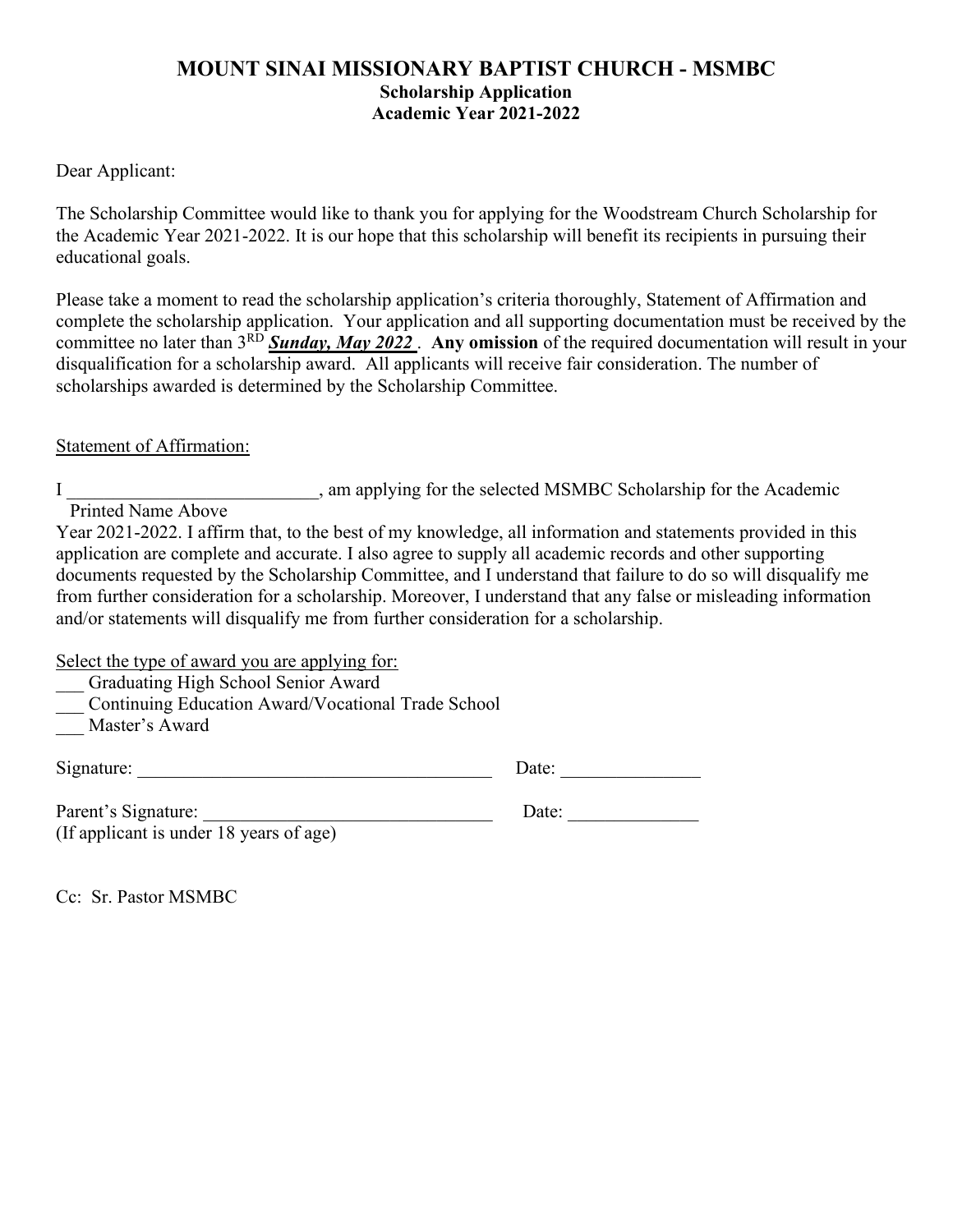# *MOUNT SINAI MISSIONARY BAPTIST CHURCH*

# **Scholarship Application**

Academic Year 2021 – 2022

# **SCHOLARSHIP COMMITTEE MISSION**

To provide financial assistance and encouragement to students who are active members of Mount Sinai Missionary Baptist Church in pursing their higher educational goals*. THE SCHOLARSHIP COMMITTEE* of Mount Sinai Missionary Baptist Church stresses the importance of education as a tool for success and the need for our youth to conduct themselves in a Christ-like manner and to be witnessing examples to other young people.

### **2015 SCHOLARSHIP COMMITTEE NAMES BELOW**

Read and complete all items in the application prior to submission. For consideration, all information requested must be attached to the application and received by the deadline, **incomplete applications will not be considered-***no exceptions* (Refer to the criteria for the award for which you are applying). Completed packages can be submitted in to any committee member or placed in the Scholarship box at the church. Questions can be directed to any member on the committee.

**DEADLINE** *(FOR ALL APPLICATIONS): Sunday, May 15, 2022.*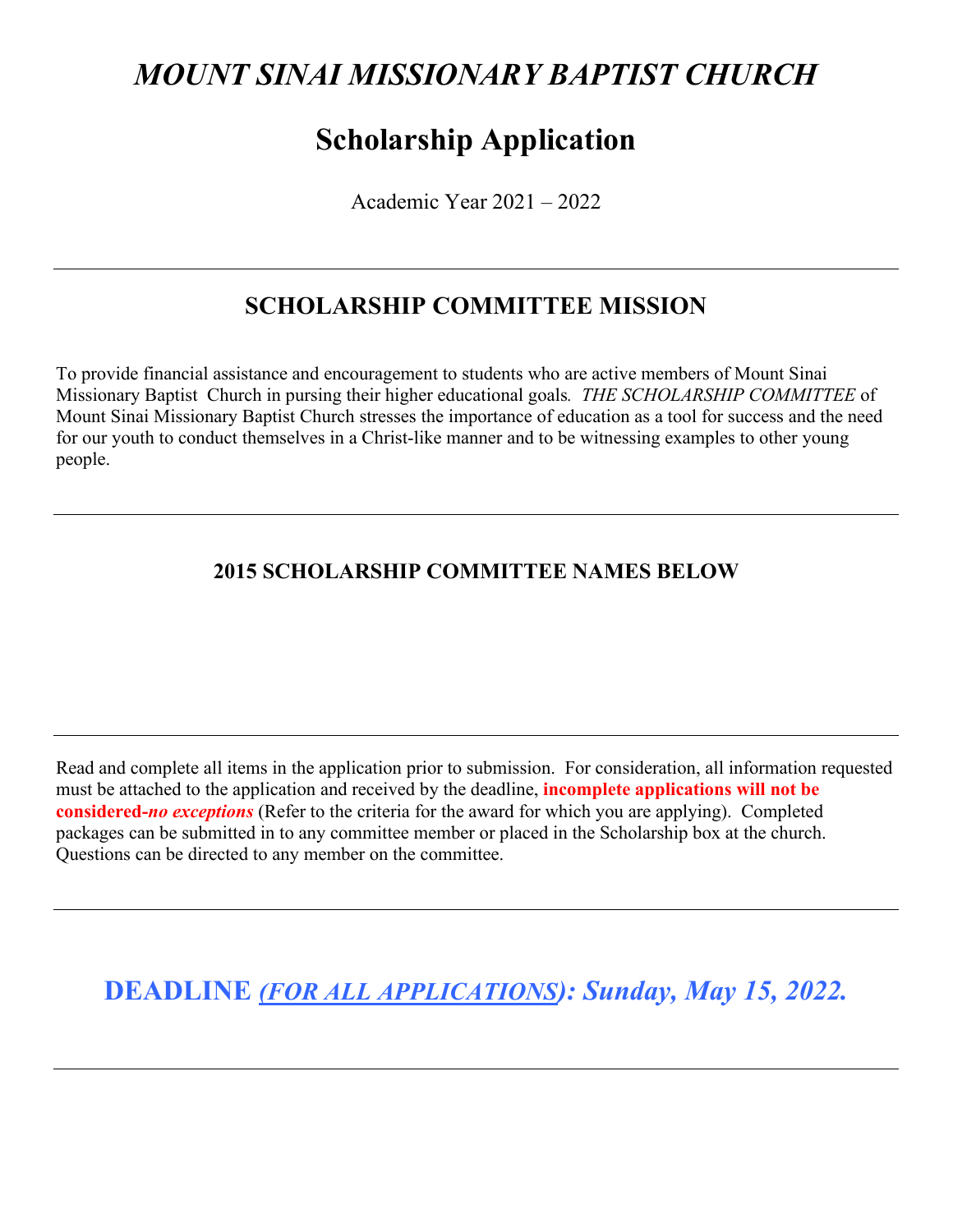### **Graduating High School Senior's Award**

- $\triangleright$  Must be a graduating senior or General Educational Development (GED) recipient for the current
- $\blacktriangleright$  school year;
- Must be a **current member** of MSMBC for one calendar year;
- Must submit a letter of recommendation from a MSMBC ministry leader;
- $\triangleright$  Must submit two typed essays, see questions 13 & 14 (minimum of one page double-spaced, not to exceed two pages);
- $\triangleright$  Must submit a current copy of high school transcript, plus a copy of your 3<sup>rd</sup> Quarter Grades;
- Must complete the Free Application for Federal Student Aid (FAFSA) attach copy of the **1st page only to your scholarship application (see attached sample);** and**,**
- $\triangleright$  Must be a current member of at least one (1) Woodstream Church ministry for the past 12 months.

### **Continuing Education Award (i.e.** *Vocational/Trade, Associate Program, Bachelor Program***)**

- Must be a **current member** of MSMBC for one calendar year;
- $\triangleright$  Must be enrolled in an undergraduate program at an accredited vocational school, college, or university;
- $\triangleright$  Must have a cumulative grade point average of at least 2.5;
- $\triangleright$  Must submit two typed written essays, see questions 13 & 15 (minimum of one page double-spaced, not to exceed two pages);
- $\triangleright$  Must submit a letter of recommendation from a Woodstream Church ministry leader or school ministry leader;
- $\triangleright$  Must submit a current copy of college transcript (award decision pending receipt of final transcript);
- $\triangleright$  Must have completed at least 24 undergraduate credit hours by the end of the 2015 spring semester;
- Must be a **full time** student with a minimum 12 credit hours for each semester of the 2015-2016 academic year; and,
- $\triangleright$  Must be a current member of at least one (1) church or school-based Christian ministry for one academic year.

## **Master's Award**

- Must be a **current member** of MSMBC for one calendar year;
- $\triangleright$  Must be enrolled in a graduate program at an accredited college or university;
- $\triangleright$  Must have a cumulative grade point average of at least 3.0;
- $\triangleright$  Must submit two typed written essays, see questions 13&15 (minimum of one page double-spaced, not to exceed two pages);
- Must submit a letter of recommendation from a MSMBC ministry leader or school ministry leader;
- $\triangleright$  Must submit a current copy of college transcript (award decision pending receipt of final transcript);
- $\triangleright$  Must be enrolled in at least 6 credit hours for each semester of the 2015-2016 academic year; and,
- $\triangleright$  Must be a current member of at least one (1) church or school-based Christian ministry for one academic year.